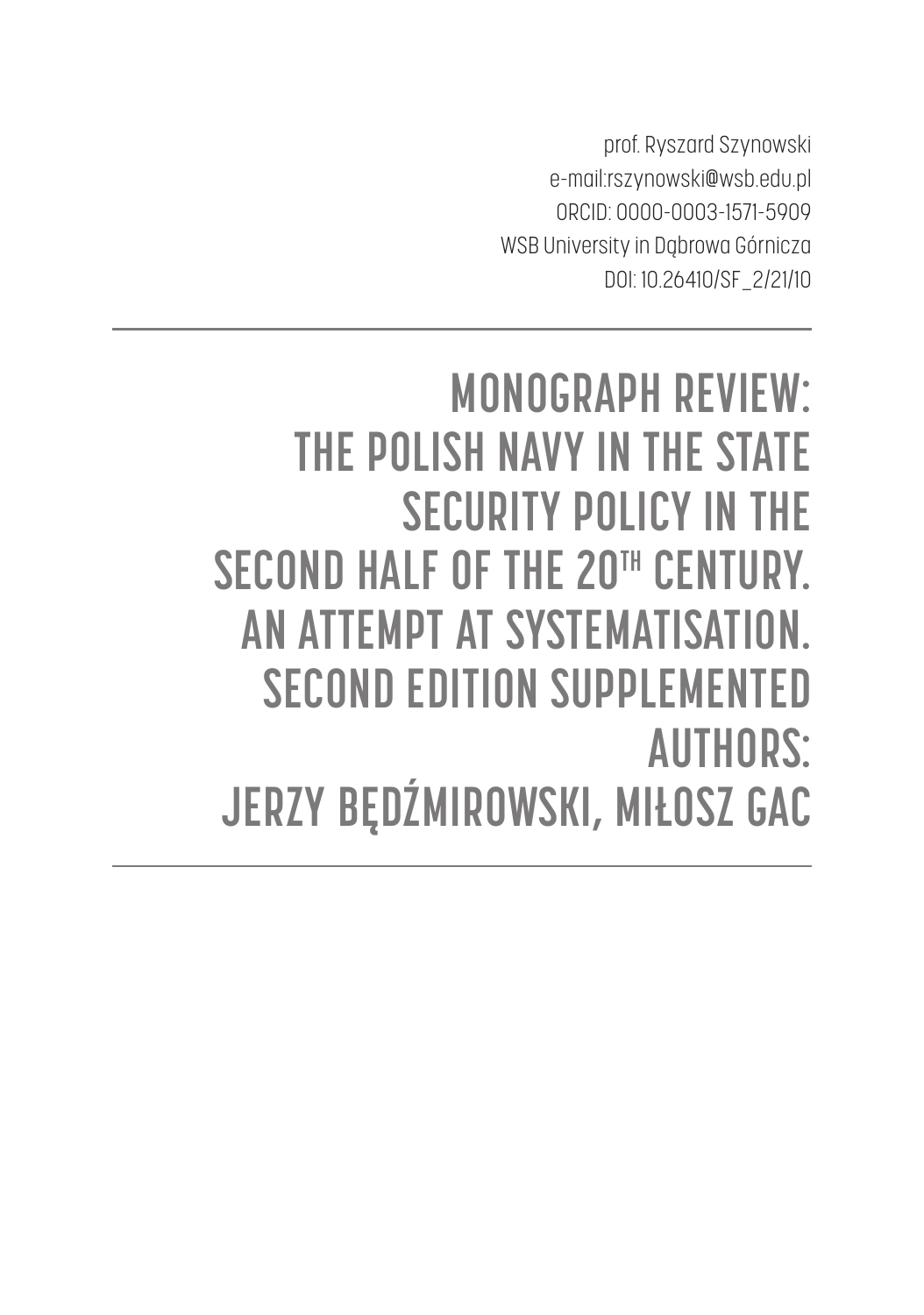120 **prof. Ryszard Szynowski** 

The monograph presented for review is the second, supplemented edition of the earlier monograph by prof. dr hab. Jerzy Będźmirowski and Dr. Miłosz Gac, titled "The Polish Navy and the state's maritime security. From the Cold War to NATO. An attempt at systematization', issued in 2018. Therefore, it is difficult not to notice that the issues related to the Polish Navy in the period in question became the subject of more in-depth analyses by the Authors. The presented monograph, being a continuation of formerly raised issues, was expanded with new ideas and supplemented with new, so far unpublished archival materials.

To begin with, it should be noted that the title of the monograph has been modified, thus it is shorter and more communicative, and the adopted time limits for the study were accurately defined by the authors. As in the previous edition, the monograph has been divided into three main parts that have their justification in the political events on the European continent, which were groundbreaking for the Polish state, and also influenced changes in naval military doctrines in the national and allied context, and consequently on the functioning of the NATO naval forces and the naval forces of the Warsaw Pact in the Baltic Sea, as well as related issues of Poland's maritime security during and after the Cold War.

Two chapters precede the discussion of individual parts of the monograph on the participation of the Navy in shaping Poland's maritime security. The first chapter "The Baltic Sea – the environment and its impact on the capabilities of the naval forces" is an introduced, new chapter, compared to the previous edition. In this chapter, the Baltic Sea is characterized not only in terms of hydrology, meteorology and physics, but also, very importantly, in operational and tactical terms, in other words, the operational and tactical capabilities of naval forces are presented, depending on the analyzed conditions.

In the following chapter, entitled "The Political and Military Situation on the European Continent During the Cold War. A general outline", an analysis of the political and military situation on the European continent in the period from the defeat of Nazi Germany to the collapse of the Soviet Union and the Warsaw Pact was made. The above chapter has been expanded and supplemented with the content of new publications, among others: *History of the Cold War*, vol.1, Geneza, ed. M.L. Leffler, O.A. Westad, Oświęcim 2017; J. Będźmirowski, K. Słowi, *Building security for Western Europe based on the Scandinavian states until the mid-1950s*, part. 2. "Yearbook of International Security'' 2018, Vol. 13, No. 2; J.J. Mearsheimer, The *Tragedy of the Politics of Great Powers*, Kraków 2019; R. Braithwaite, *Armageddon and Paranoia. Cold War – Nuclear Confrontation*, Krakow 2019 and others.

The two chapters mentioned above not only provide a political background regarding European security or the operational assessment of the reservoir, but also create a solid substantive basis for further considerations of the authors in the three analyzed periods.

The first period of the analysis covers the military situation in the Baltic Sea basin during the Cold War and is included in the third chapter entitled "Military situation in the Baltic Sea basin during the Cold War". In comparison with the previous edi-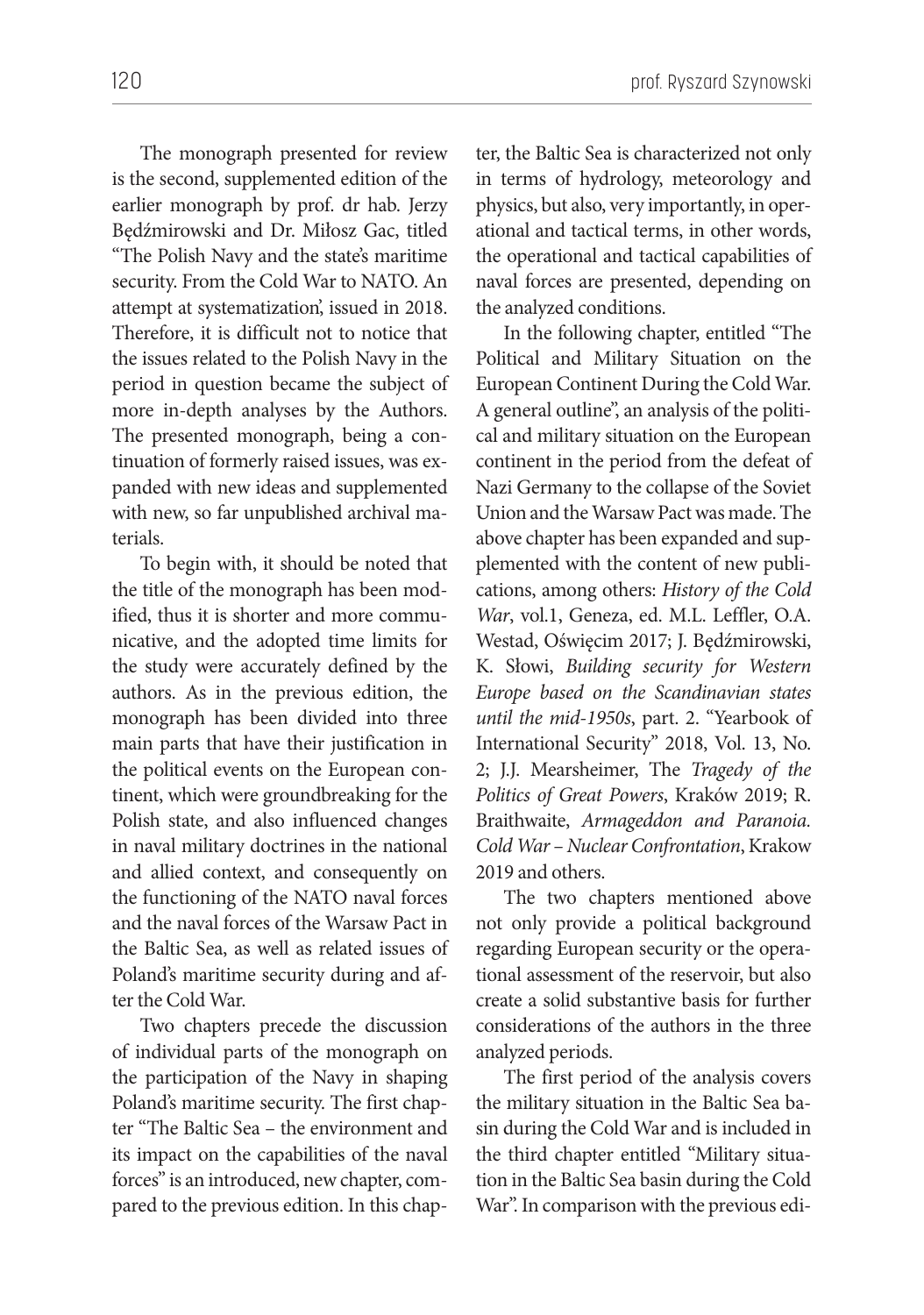tion, this chapter has been expanded. Two new sections were introduced: "Poland's maritime security on the eve of the Warsaw Pact" and "NATO and Warsaw Pact naval forces in the Baltic Sea, and Poland's maritime security". In addition, the revised edition includes new, previously unpublished materials and photos, located in the Archives of the Navy (reconnaissance division of the Main Staff of the Navy) and the archival resources of the Institute of National Remembrance, concerning the issues of cooperation between the Baltic Fleet of the USSR, the People's Navy of the GDR and the Navy of the Polish People's Republic. The information provided relates to, i.a. a list of forces and means of anti-landing defense of the German Federal Republic and Denmark, dislocation and equipment of coastal units on the Danish Islands, the base system for the naval forces of the German Federal Republic and Denmark, planned activities on the approach to the Baltic Straits of the United Baltic Fleet and other acquired, but unpublished materials.

In the second, supplemented edition, a new, fourth chapter was introduced, entitled "The cooperation of the navy with units of the land forces and air forces in the defense of the coast." The topic taken up and included in this chapter is justified by the adopted concept of naval warfare. The purpose of naval warfare is to weaken the enemy before continuing military operations on land. Completion of operations at sea is an introduction to land-based campaigns, and this requires the cooperation of types of troops. Therefore, I believe that the chapter is complementary to the monograph, especially that it was largely prepared on the basis of archival materi-

als of the Naval Archives and the Institute of National Remembrance, e.g. materials on the variants of anti-landing defense of the sea coast on land, defense of the zone of responsibility Of the Polish Navy or the coastal defense command model.

Another period characterizing the participation of the Polish Navy in the state's security policy was included in chapter five and concerns the Polish security policy in the Baltic Sea region post-1989. The authors clearly presented Polish policy in the East as one of the basic security challenges of the Republic of Poland after 1989, as well as the concepts of building the security of the Republic of Poland, from the idea of neutrality, through the construction of sub-regional associations and the CSCE, to establishing political and military contacts with NATO. The issues presented in this way in chapter five allowed the authors to smoothly transition to the study of the Polish Navy before joining NATO.

This period is devoted to chapter six of the monograph entitled "The Polish Navy in the maritime security of the state before joining NATO". In the mentioned chapter, the Authors discussed in a very accessible form the process of shaping the model of the Navy in the 1990s, taking into account the assumptions of the Polish security policy and the security policy and defense strategy of the Republic of Poland, as well as the involvement of the Polish Navy in projects implemented before joining NATO.

The above two chapters were also supplemented with the latest Polish and foreign literature, and enriched with oral opinions (interviews) of experts on the subject.